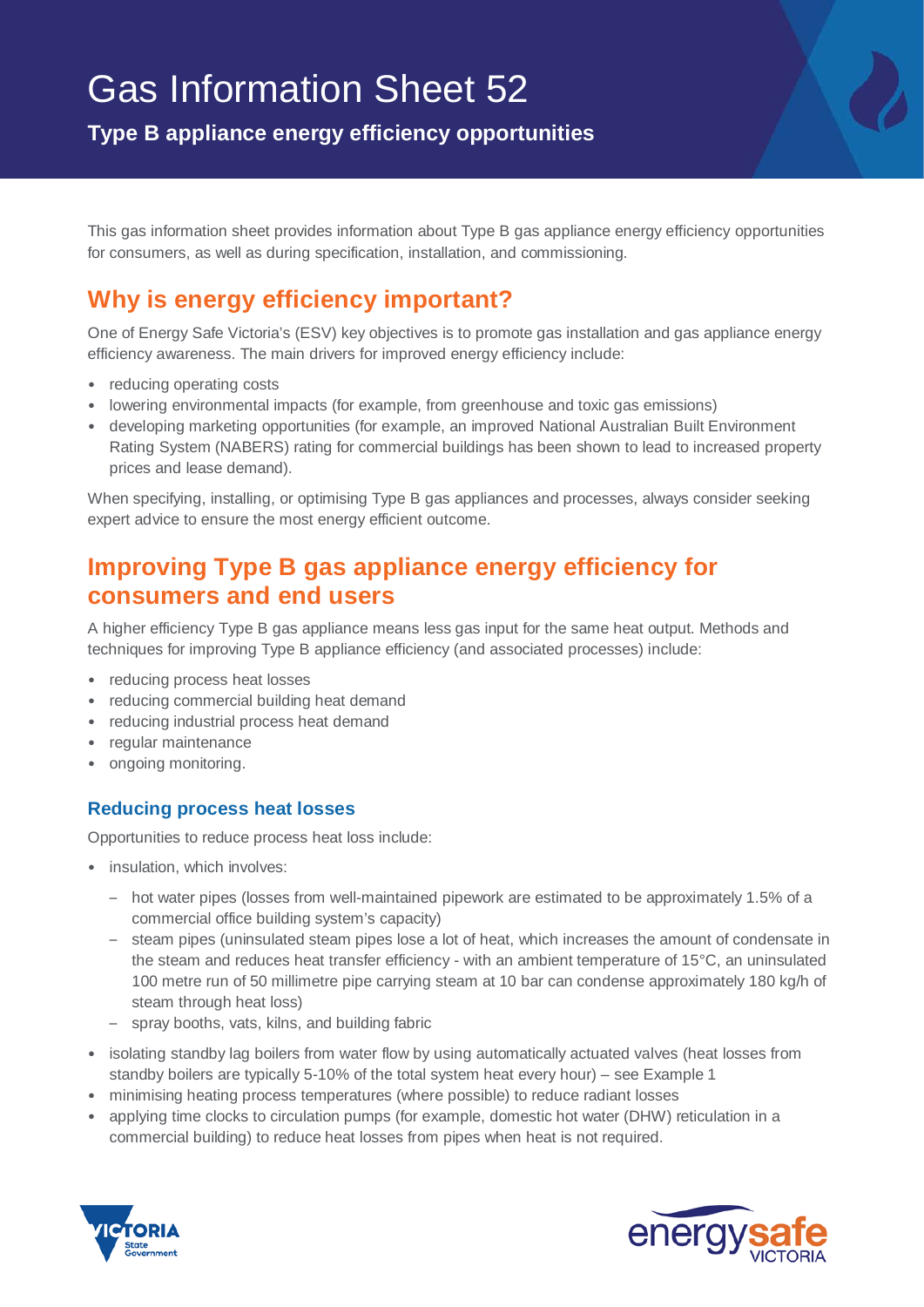| Project: reduce losses by isolating standby boilers |                                                                  |  |
|-----------------------------------------------------|------------------------------------------------------------------|--|
| <b>Average heat load:</b>                           | 500 kilowatt (kW), leaving temperature = $60^{\circ}$ C          |  |
| <b>Natural gas unit cost:</b>                       | \$9/Gigajoule (GJ)                                               |  |
| Upgrade scope:                                      | Install automatic isolation valve on standby boiler (5% benefit) |  |
| Benefit to operational cost =                       | \$7,100 per year                                                 |  |
| Capital $cost =$                                    | \$5,000                                                          |  |
| Simple payback $=$                                  | $<$ 1 year                                                       |  |
| Reduction in greenhouse gas<br>$emission =$         | 440 tonnes CO2-equivalent per year                               |  |

#### **Example 1 - installations with multiple boilers (for redundancy)**

### **Reducing commercial building heat demand**

Opportunities for reducing heat demand include:

- introducing a dead band between heating and cooling temperature set points for space heating to reduce heating and cooling system conflict (which reduces both heating and cooling energy requirements)
- reducing hot water supply temperature set points (for example, 60°C for DHW)
- introducing temperature resets for the hot water supply (a Heating Hot Water (HHW) loop, for example, with a reset temperature between 50°C-80°C as demand increases)
- introducing ambient temperature lockouts to prevent the heating plant from running when not required
- reducing air infiltration.

#### **Reducing industrial process heat demand**

Using lower temperature (liquid) solutions in industrial processes is another way of reducing heat demand. For example, new chemicals may be available for commercial laundries to run their washing cycles at lower temperatures.

#### **Regular maintenance**

Regular maintenance is essential for efficient Type B appliance operation. A typical maintenance regime includes the following considerations:

- Tuning the gas burner to achieve an optimum air/fuel mixture can improve heating efficiency by up to 2% (see Example 2). High combustion efficiency is shown through the appliance exhaust gas temperatures and oxygen levels.
- Boiler blow down is essential to maintain the total dissolved solids (TDS) level in the boiler drum, and an optimal TDS level control can save energy, water, and chemical treatment costs.
- Boiler water and fire tube condition. Exhaust gas temperature indicates how efficiently the boiler is using the energy from the combustion of gas. If the exhaust gas temperature rises over time, it may indicate that:
	- there is scale formation on the water side of the heat exchanger surfaces, or
	- the boiler water treatment is not effective, or there is soot build-up in the fire tubes that requires cleaning.
- Regularly checking the steam traps, because it is essential to identify steam losses. Steam in a condensate recovery tank is an indicator of steam trap failure.

**The currency and accuracy of this gas information sheet cannot be guaranteed once printed or saved to a storage device. If in doubt, please check the ESV website for the current version.**

Gas Information Sheet No.52 - Type B appliance energy efficiency opportunities Page 2 Expiry: 09/23 Issued: 09/21 Supersedes: 06/16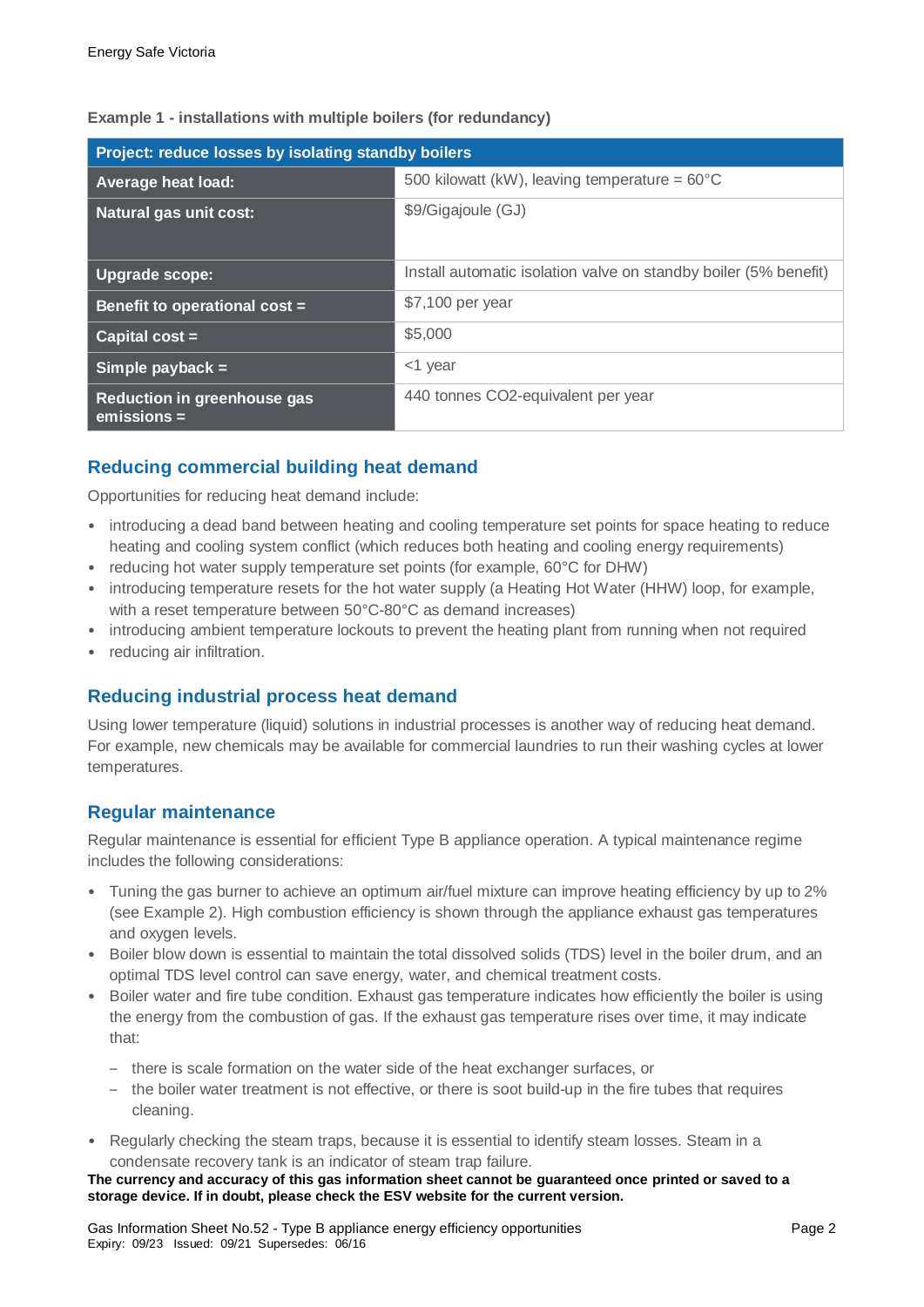• Maintaining hot water valves to prevent unwanted hot water bypass and subsequent overheating and heat loss.

| Example 2 - increased efficiency from tuning a gas burner |  |  |  |
|-----------------------------------------------------------|--|--|--|
|-----------------------------------------------------------|--|--|--|

| Project: initiate regular burner tuning |                                                       |  |
|-----------------------------------------|-------------------------------------------------------|--|
| <b>Average heat load:</b>               | 500 kW                                                |  |
| <b>Natural gas unit cost:</b>           | \$9/GJ                                                |  |
| Upgrade scope:                          | Tuning air/fuel ratio (assumed 2% efficiency benefit) |  |
| Benefit to operational cost =           | \$2,800 per year                                      |  |
| Tuning $cost =$                         | \$2,000                                               |  |
| Simple payback $=$                      | $<$ 1 year                                            |  |
| Reduction in greenhouse gas emissions = | 17 tonnes CO2-equivalent per year                     |  |

#### **Ongoing monitoring**

Installation of gas sub-meters enables energy consumption tracking and system efficiency monitoring (for example, process gas consumption per unit produced).

# **Improving Type B gas appliance energy efficiency during specification, installation and commissioning**

Possible opportunities for licensed gasfitters to influence the efficiency of Type B appliances (through decisions made during specification, installation and commissioning, as well as through ongoing maintenance) include:

- energy efficient product specification
- boiler thermal efficiency
- heat loss reduction
- Type B appliance maintenance
- optimising appliance/process efficiency.

#### **Energy efficient product specification**

Careful product selection (where options are available) is the first step to achieving an efficient solution. Energy efficient products to consider include the following:

- A heating plant sized to match heat load and temperature requirements to ensure it can operate in its most efficient band (see Example 3).
- Modulating burners that allow heating production to closely meet process demand. This reduces appliance standby times and associated heat losses, which can be significantly reduced when compared to on/off or (to a lesser extent) multi-stage appliances. The use of electronic commutator (EC)/variable speed burner motors also reduces power consumption when the burner is modulating.
- Fully modulating burners, which more closely track a heat load compared to on/off or partially modulating burners, reduce periods of standby, which can lead to heat losses by up to 4%.
- Economisers to recover heat from flue gases for preheating process air or fluid.
- Catalytic/flameless infra-red ovens, which can reduce fuel demand by up to 80% and paint drying time by up to 50%, and are an alternative to traditional gas-fired spray booths.

#### **The currency and accuracy of this gas information sheet cannot be guaranteed once printed or saved to a storage device. If in doubt, please check the ESV website for the current version.**

Gas Information Sheet No.52 - Type B appliance energy efficiency opportunities Page 3 Expiry: 09/23 Issued: 09/21 Supersedes: 06/16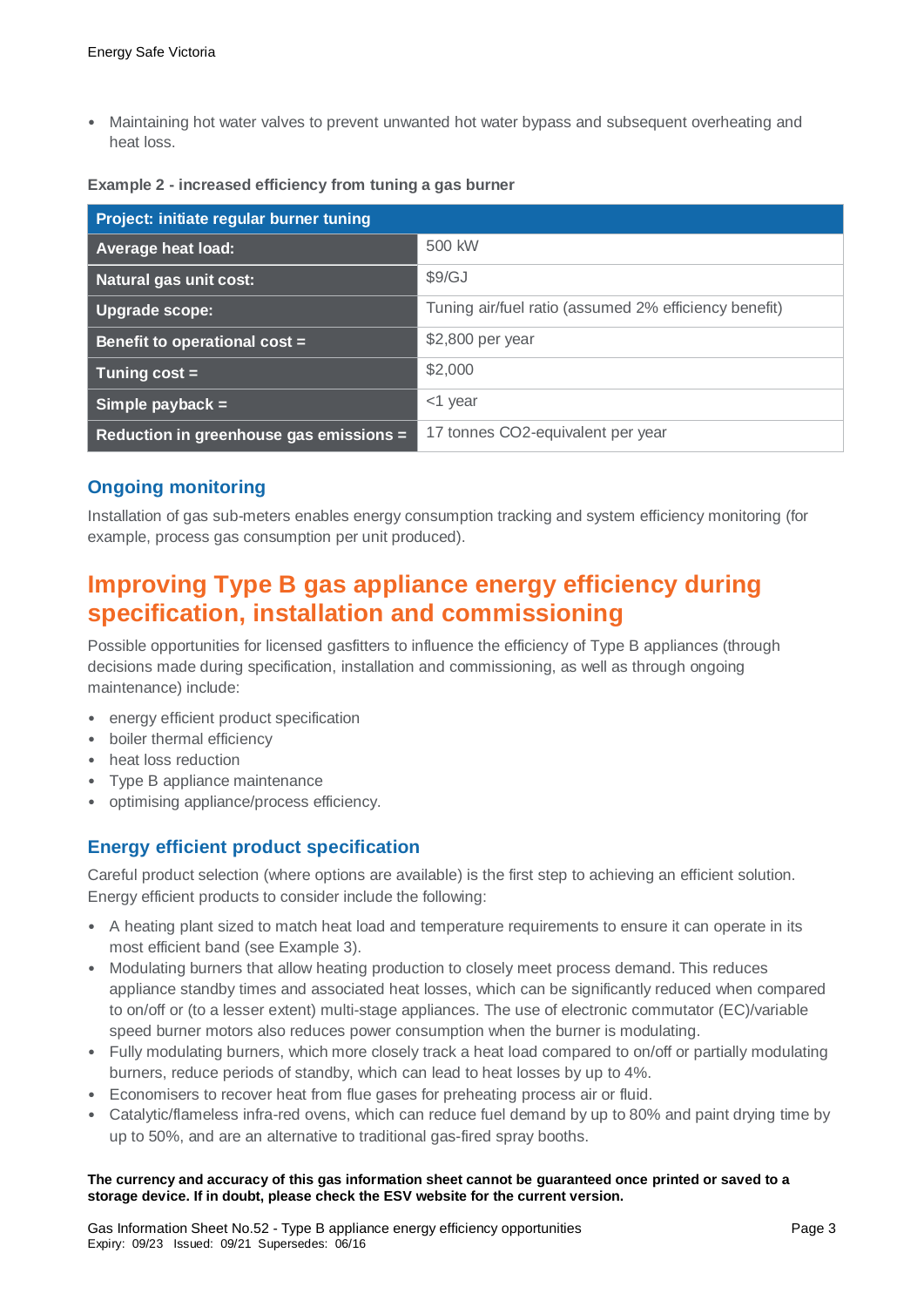• Condensing boilers, which operate at higher efficiencies when cooler supply water is available. The condensing effect only begins as supply water temperatures fall below 50°C, and efficiency improves as the supply water temperature falls.

### **Boiler thermal efficiency**

Typical thermal efficiency for properly maintained boilers is as follows:

- Condensing boilers: up to 98% (when condensing).
- Force draft boilers: 85-90%.
- Induced draft boilers: 80-83%.
- Atmospheric draft boilers: <70%.

#### **Example 3 - increased efficiency from an appropriately sized boiler**

| Project: boiler plant upgrade           |                                                                                                                       |
|-----------------------------------------|-----------------------------------------------------------------------------------------------------------------------|
| <b>Annual heat requirement:</b>         | 10,000 GJ                                                                                                             |
| Natural gas unit cost:                  | \$9/GJ                                                                                                                |
| <b>Upgrade scope:</b>                   | From atmospheric boiler plant (2 x 1000kW boilers at 65%<br>efficiency) to forced draft boiler plant (90% efficiency) |
| Benefit to operational cost =           | \$38,000 per year                                                                                                     |
| Capital $cost =$                        | \$250,000                                                                                                             |
| Simple payback $=$                      | 6.5 years                                                                                                             |
| Reduction in greenhouse gas emissions = | 230 tonnes CO2-equivalent per year                                                                                    |

#### **Heat loss reduction**

Heat loss, which is inherent in heat production and reticulation systems and reduces their operating efficiency, can be reduced a number of ways:

- Insulation, isolating lag boilers on standby, minimising heating process temperatures, and applying time clocks to circulation pumps (see the sections on Consumers and End Users for more information).
- Recovering hot condensate from steam distribution and process equipment and then feeding the condensate to the feedwater tank. This saves energy and chemical treatment costs, and reduces fresh water demand. (A 60<sup>o</sup>C rise in feedwater temperature can save around 1% of the gas input.)
- Removing leaks in steam traps, joints and valves. Significant steam waste can occur due to leaks. For example, a 3 millimetre diameter hole can discharge as much as 30 kilograms per hour of steam at 1000 kPa. Some leaks are visible and simple to fix, but some are invisible, like leaks through faulty steam traps, and require a visual inspection.
- Installing pressure reducing valves (PRV). As most steam end-users will operate at a lower pressure than the main steam supply pressure, PRVs will reduce pressure. Calibrating the PRV is important, not only to maintain correct operating pressure, but also to improve the dryness of the steam in the process.

#### **Type B appliance maintenance**

Regular maintenance is essential for the efficient operation of a Type B appliance. (See the section on regular maintenance for consumers and end users.)

**The currency and accuracy of this gas information sheet cannot be guaranteed once printed or saved to a storage device. If in doubt, please check the ESV website for the current version.**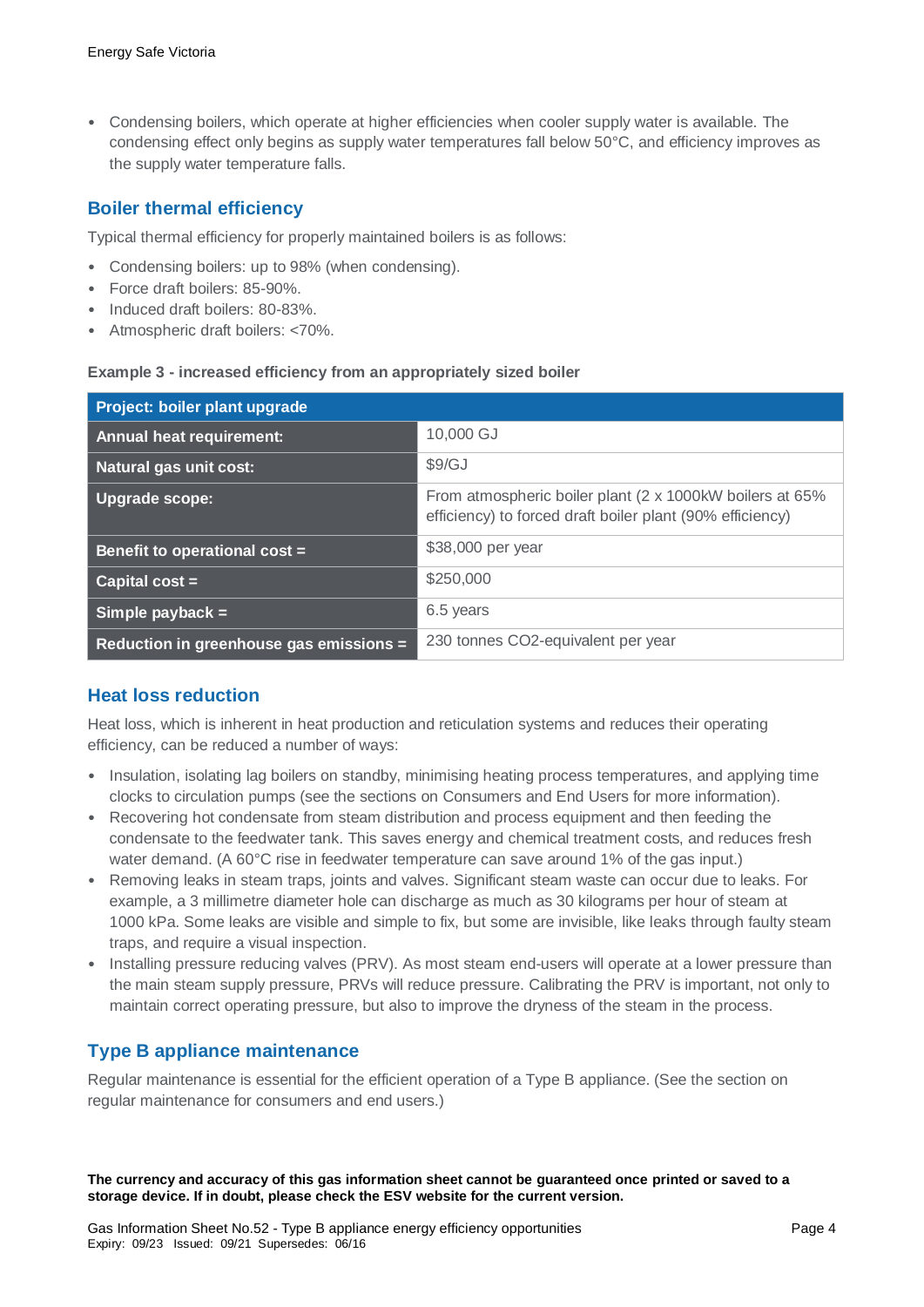## **Optimising appliance/process efficiency**

There are several ways to optimise gas systems through commissioning to increase system efficiency:

- Reducing process temperatures improves system efficiency by reducing heat losses.
- Reducing the temperature of water entering condensing boilers to <50°C by:
	- reducing supply temperatures
	- reducing reticulation system flow rates
	- applying a temperature reset to reduce supply temperatures when heating demand is low (suitable for commercial building heating systems).
- Reducing generated steam pressure to match the site equipment's specifications.
- Optimising boiler/steam generator staging:
	- When the heating demand exceeds the capacity of one boiler, efficiencies can be gained by staging boilers and modulating boilers in parallel.
	- Boilers generally run at higher efficiency at higher capacity, so it is best to stage up late, allowing both boilers to operate at higher firing rates.
- Minimise burner operation cycling:
	- Relatively frequent cycling that causes process temperature set point undershoot and overshoot can lead to heat losses (of up to 4% in boiler - see Example 4).
	- Frequent cycling also increases the combustion chamber's purge cycles and the chamber loses a lot of heat in the process.

| <b>Project: reduced burner cycling</b>  |                                                                |
|-----------------------------------------|----------------------------------------------------------------|
| <b>Average heat load:</b>               | 500 kW                                                         |
| <b>Natural gas unit cost:</b>           | \$9/GJ                                                         |
| Upgrade scope:                          | Optimised burner modulation (assumed 4% efficiency<br>benefit) |
| Benefit to operational cost =           | \$5,700/annum                                                  |
| $Tuning cost =$                         | \$2,000                                                        |
| Simple payback $=$                      | <1 year                                                        |
| Reduction in greenhouse gas emissions = | 33 tonnes CO2-equivalent/annum                                 |

#### **Example 4 - reduced operating costs from lower frequency cycling**

## **Incentive programs**

Incentive programs may provide part or full gas efficiency project funding. Current energy efficiency incentive schemes available in Victoria include the:

- Victorian Energy Upgrades Program (VEU )
- Emissions Reduction Fund (ERF).

## **Victorian Energy Upgrades Program (VEU)**

The VEU, formerly Victorian Energy Efficiency Target (VEET) scheme, is a Victorian Government initiative that promotes and encourages the uptake of energy-efficient technology. It applies to both households and businesses and provides financial incentives to switch to more energy-efficient products and practices.

**The currency and accuracy of this gas information sheet cannot be guaranteed once printed or saved to a storage device. If in doubt, please check the ESV website for the current version.**